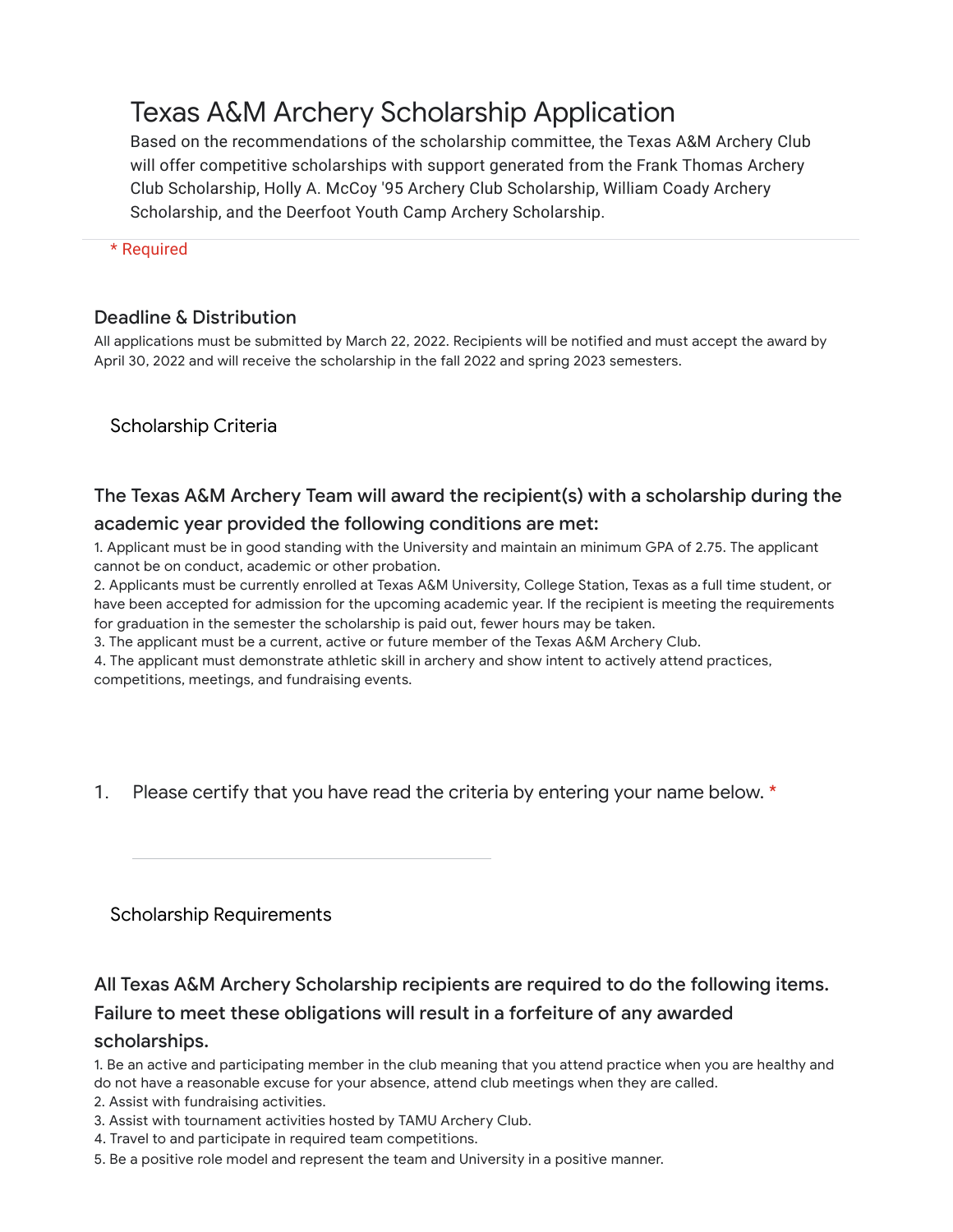2. By applying for and accepting any awarded Texas A&M Archery Scholarship, I understand that I must abide by the requirements as stated above. I realize that if I do not meet these requirements, I may lose the scholarship and all related benefits. I agree to these requirements and by submitting this online application and entering the date below, I indicate my acceptance of these regulations. \*

*Example: January 7, 2019*

3. Please certify you have read and understand what is required of scholarship recipients. \*

*Check all that apply.*

- Yes, I have read and understand the scholarship requirements
- No, I am unable to abide by the scholarship requirements

### Board or Regents

4. Are you related to a Board of Regent's Member?

*Mark only one oval.*

No

- Tim Leach
- Bill Mahomes, Jr.
- Robert L. Albritton
- James R. "Randy" Brooks

#### Jay C. Graham

- Michael A. "Mike" Hernandez III
- Elaine Mendoza
- Cliff Thomas
- Matilin "Mati" Rigsby
- Michael Plank
- **Other**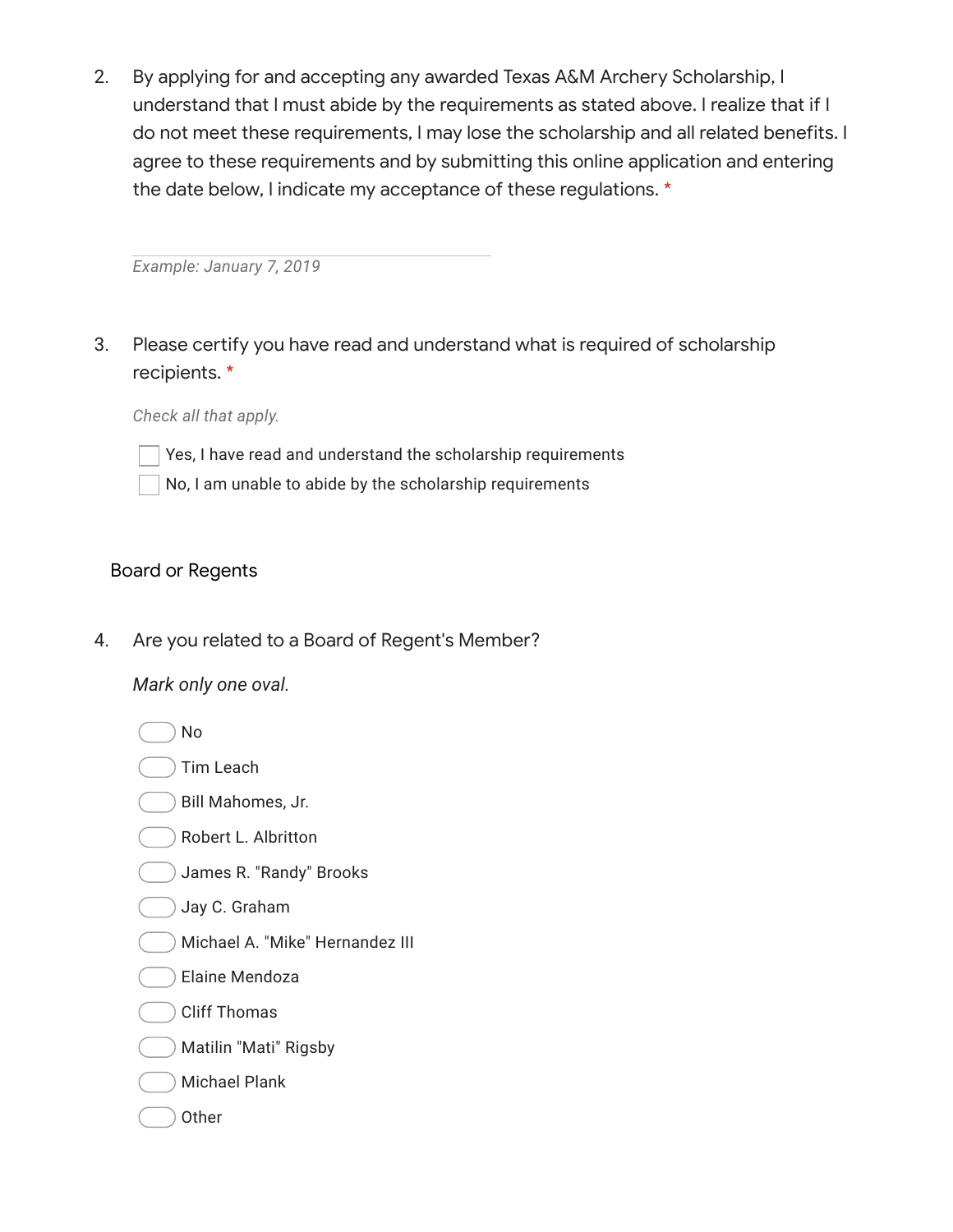Applicant Information

5. First Name \*

6. Last Name \*

7. Phone Number \*

8. Address: Street \*

9. Address: City \*

10. Address: Zip Code \*

11. Email address \*

Education Information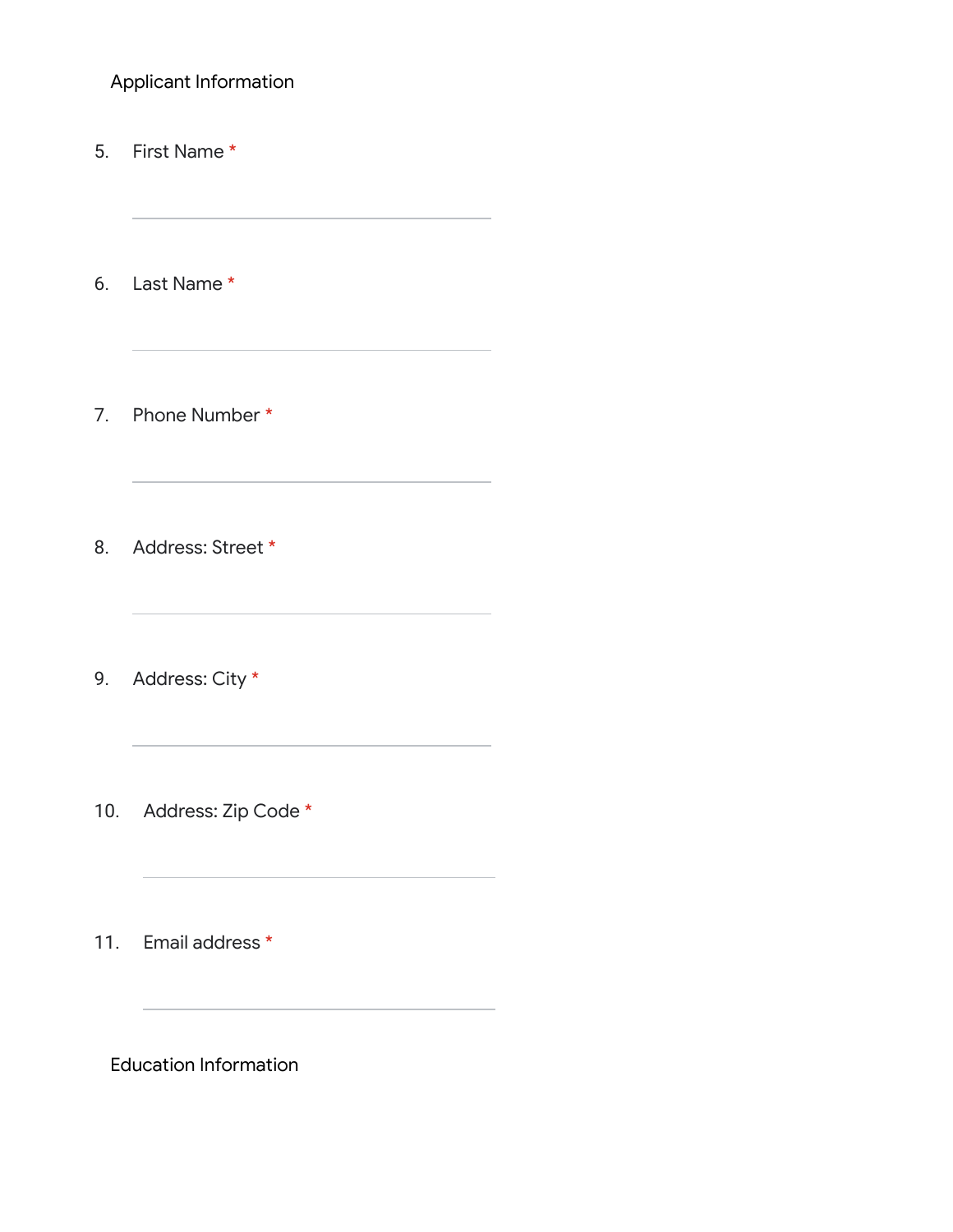- 12. University Identification Number (UIN), if current Texas A&M University student
- 13. Projected graduation date from Texas A&M University \*
- 14. Hours currently enrolled at Texas A&M University
- 15. Current overall GPA \*

Archery Shooting Resume

16. An archery resume must be provided to **[mkalafatis@rec.tamu.edu](mailto:mkalafatis@rec.tamu.edu)** by March 22, 2022. This resume MUST include tournament placements and scores. Insert your full name and club in the subject line of the email. \*

*Check all that apply.*

I understand I need to email my shooting resume by 3/22/22 for my application to be complete.

Archery Experience

17. Years involved in archery at Texas A&M University \*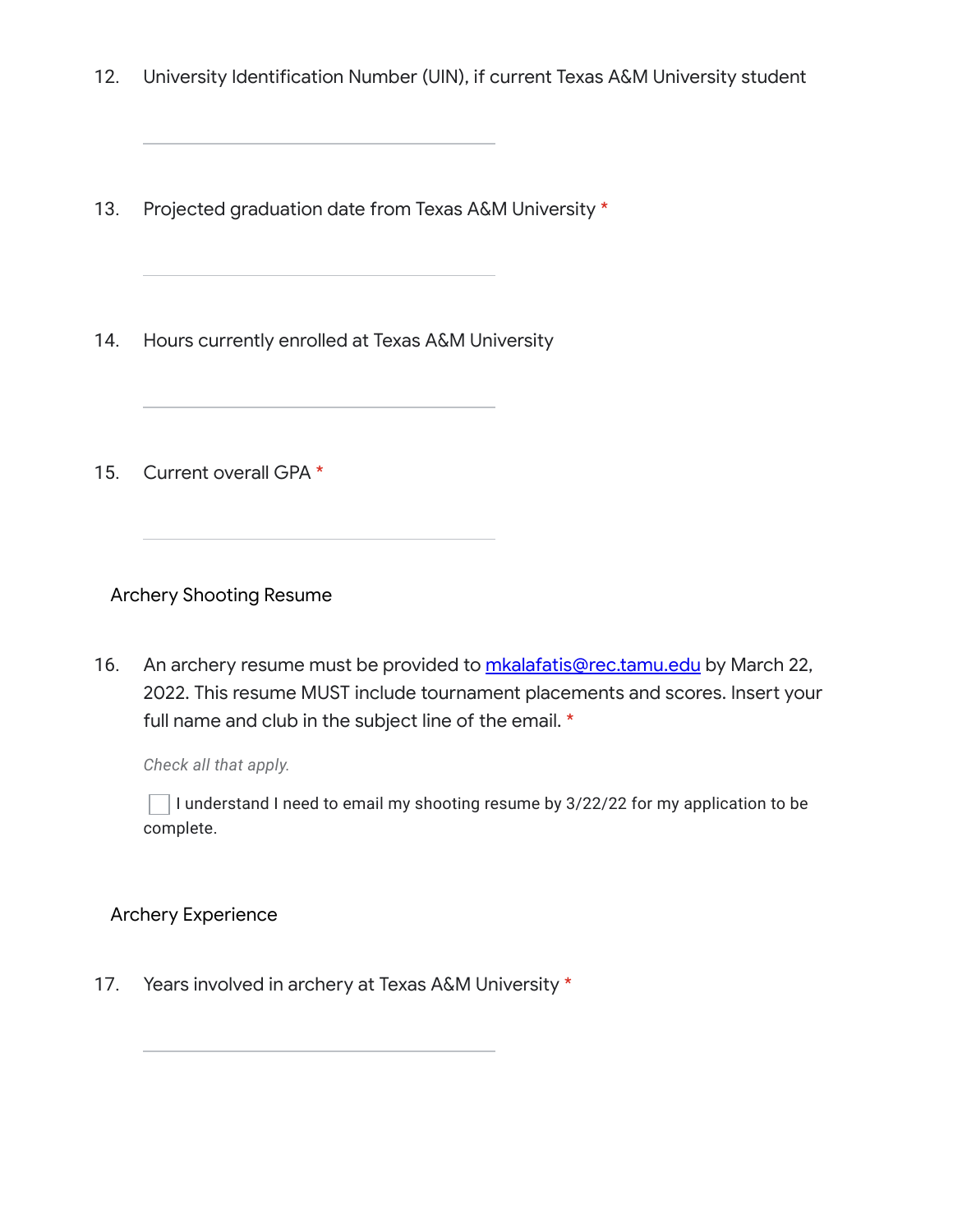| 18.                  |                                                                                                                                                 | Years involved in archery NOT at Texas A&M University *                                                                                                     |
|----------------------|-------------------------------------------------------------------------------------------------------------------------------------------------|-------------------------------------------------------------------------------------------------------------------------------------------------------------|
| 19.                  | Provide a short description of your archery experience NOT at Texas A&M (high<br>school. youth team, travel team, etc.) (max 1000 characters) * |                                                                                                                                                             |
|                      |                                                                                                                                                 |                                                                                                                                                             |
| Tournament<br>Scores |                                                                                                                                                 | For the current and past years, provide your highest indoor tournament scores, the<br>tournament names that the scores were shot, and the tournament dates. |

- 20. Current Year: 18 meters on a 40cm multi-color target face SCORE \*
- 21. Current Year: 18 meters on a 40cm multi-color target face TOURNAMENT NAME AND DATE \*

22. Last Year: 18 meters on a 40cm multi-color target face SCORE \*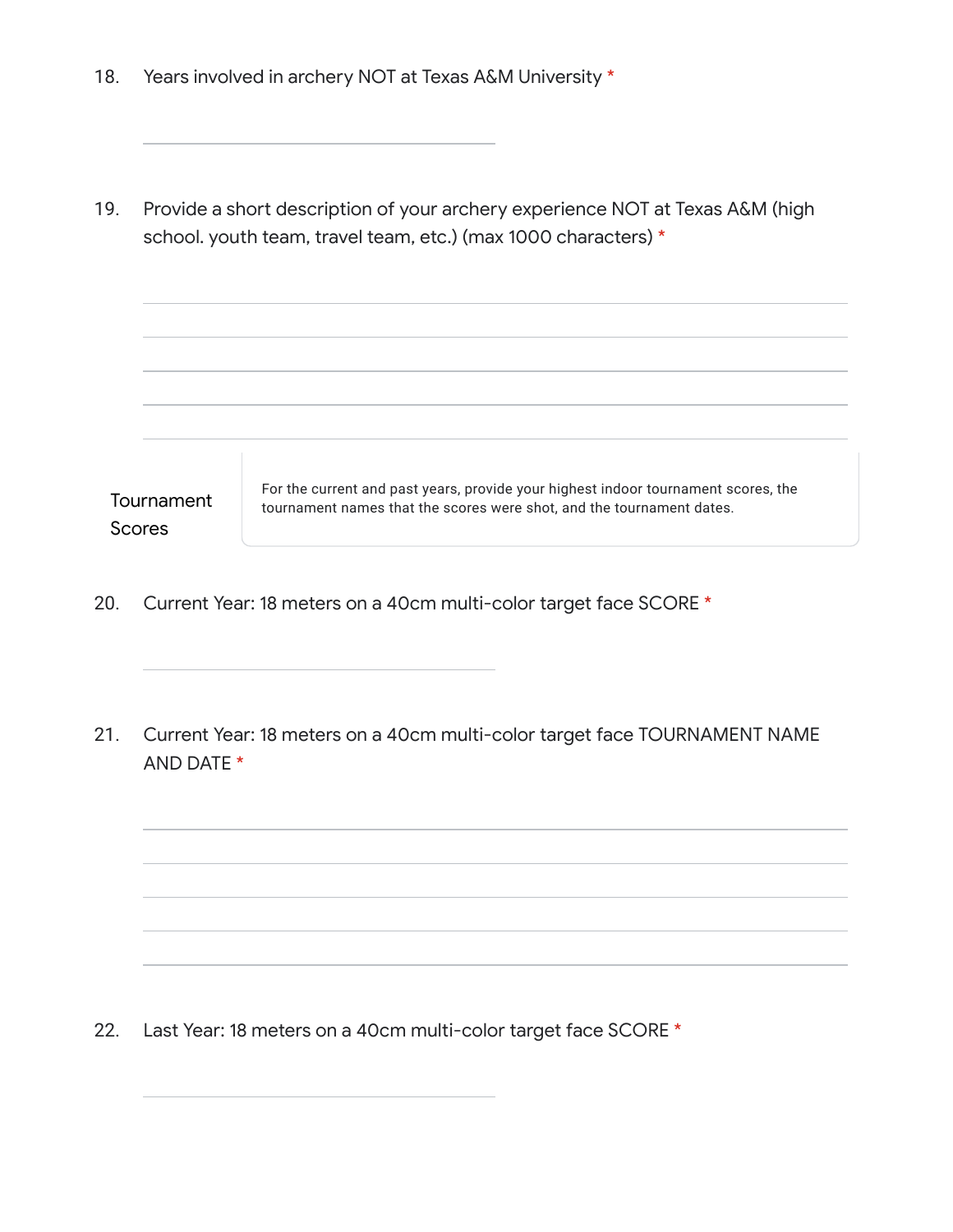23. Last Year: 18 meters on a 40cm multi-color target face TOURNAMENT NAME AND DATE \*



26. Past Year: 50 meters on 80cm multi-color target face for compound SCORE \*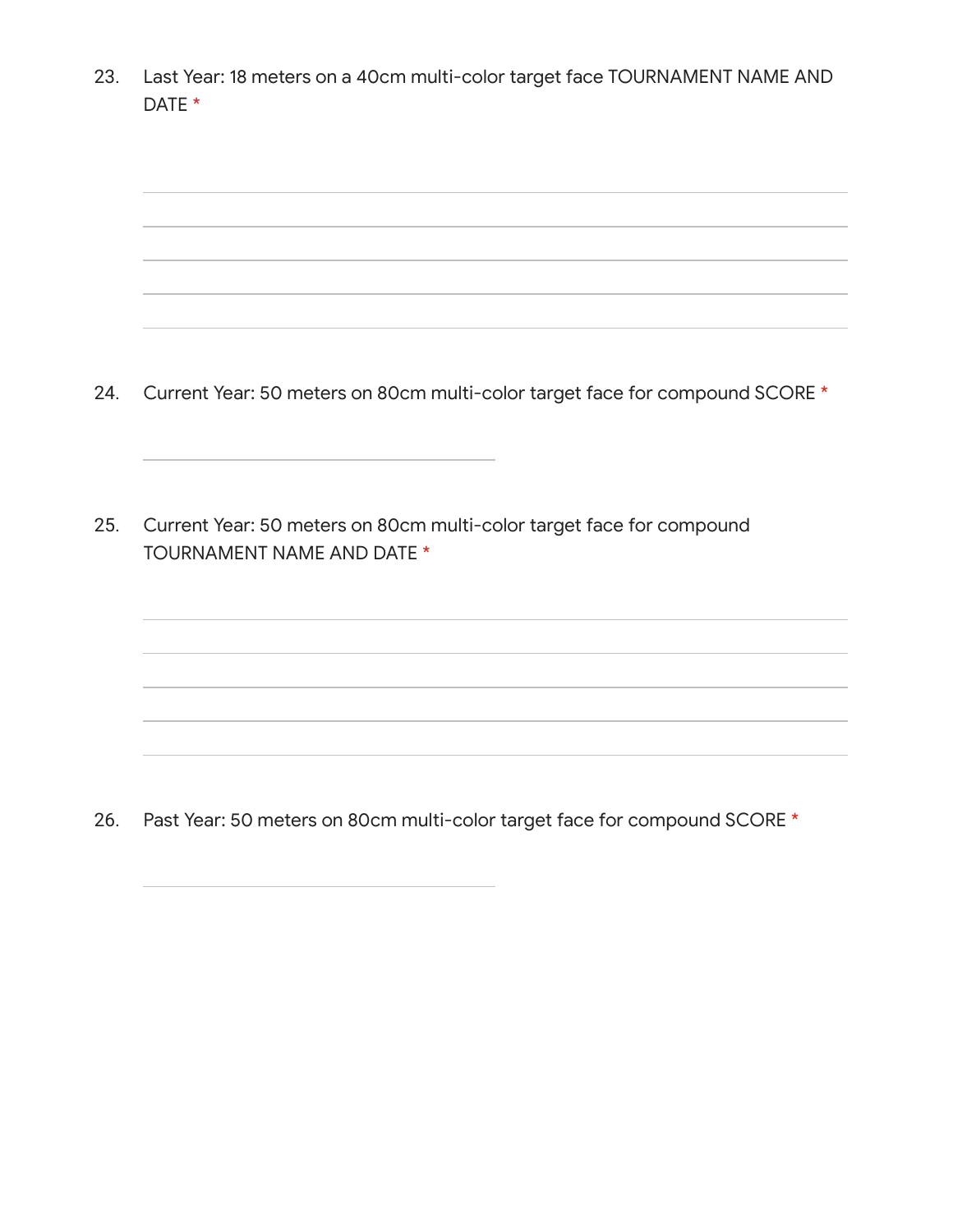27. Past Year: 50 meters on 80cm multi-color target face for compound TOURNAMENT NAME AND DATE \*

28. Current Year: 70 meters on a 122cm multi-color target face for recurve SCORE \*

29. Current Year: 70 meters on a 122cm multi-color target face for recurve TOURNAMENT NAME AND DATE \*

- 30. Past Year: 70 meters on a 122cm multi-color target face for recurve SCORE \*
- 31. Past Year: 70 meters on a 122cm multi-color target face for recurve TOURNAMENT NAME AND DATE \*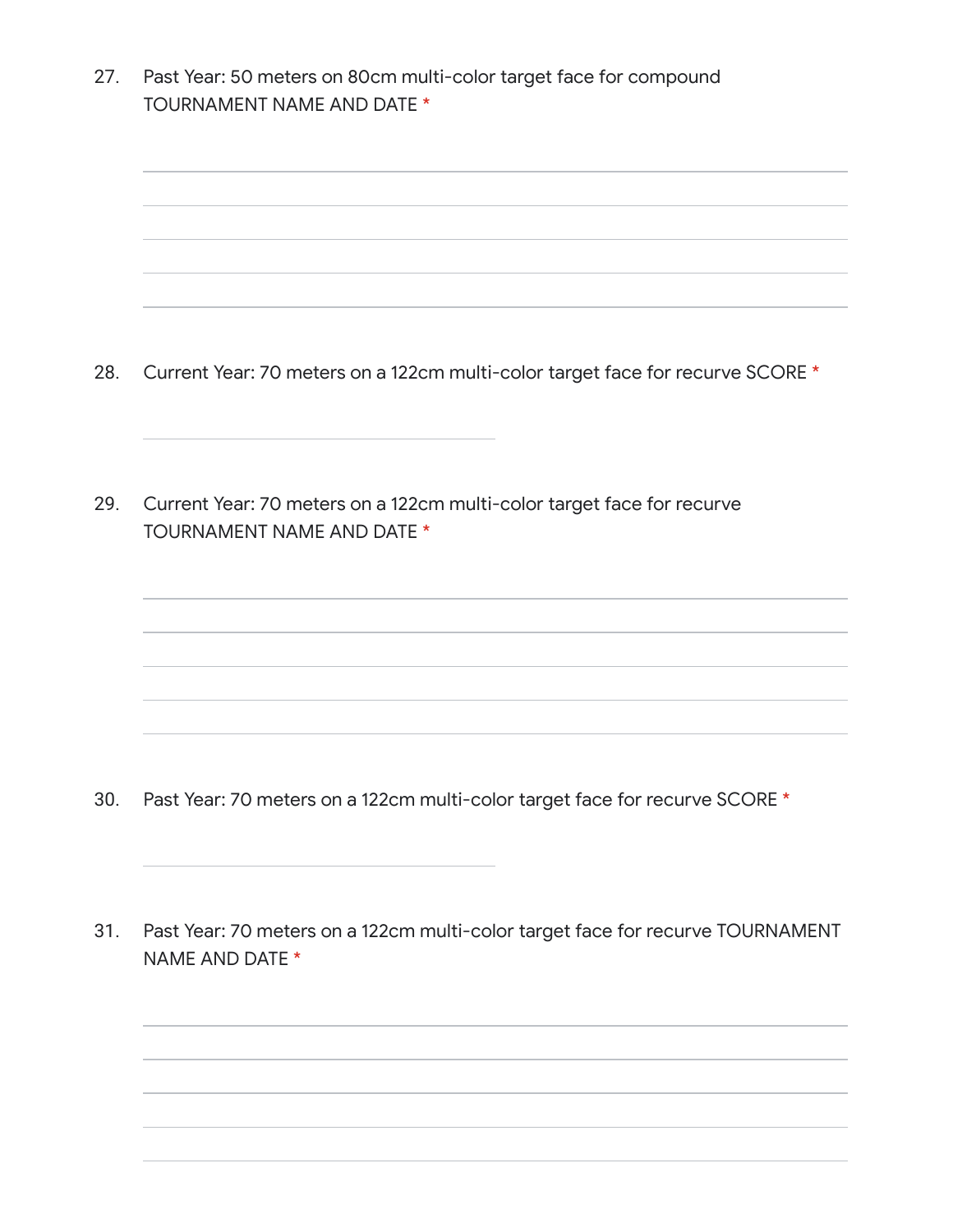Leadership & Engagement

32. What leadership or committee position(s) have you held at any club or organization within the last 5 years? (max 1000 characters) \*

33. Describe how your experience in a leadership role you identified above contributed to the organization or program. Specifically, what did you do to help make the club/organization successful? (max 2000 characters)



#### Essays

34. Describe how the activities that have you been involved in during the past three years contributed to your success as a person, a player, and/or a student? Be specific; work and volunteer experiences can be included. (max 2000 characters) \*